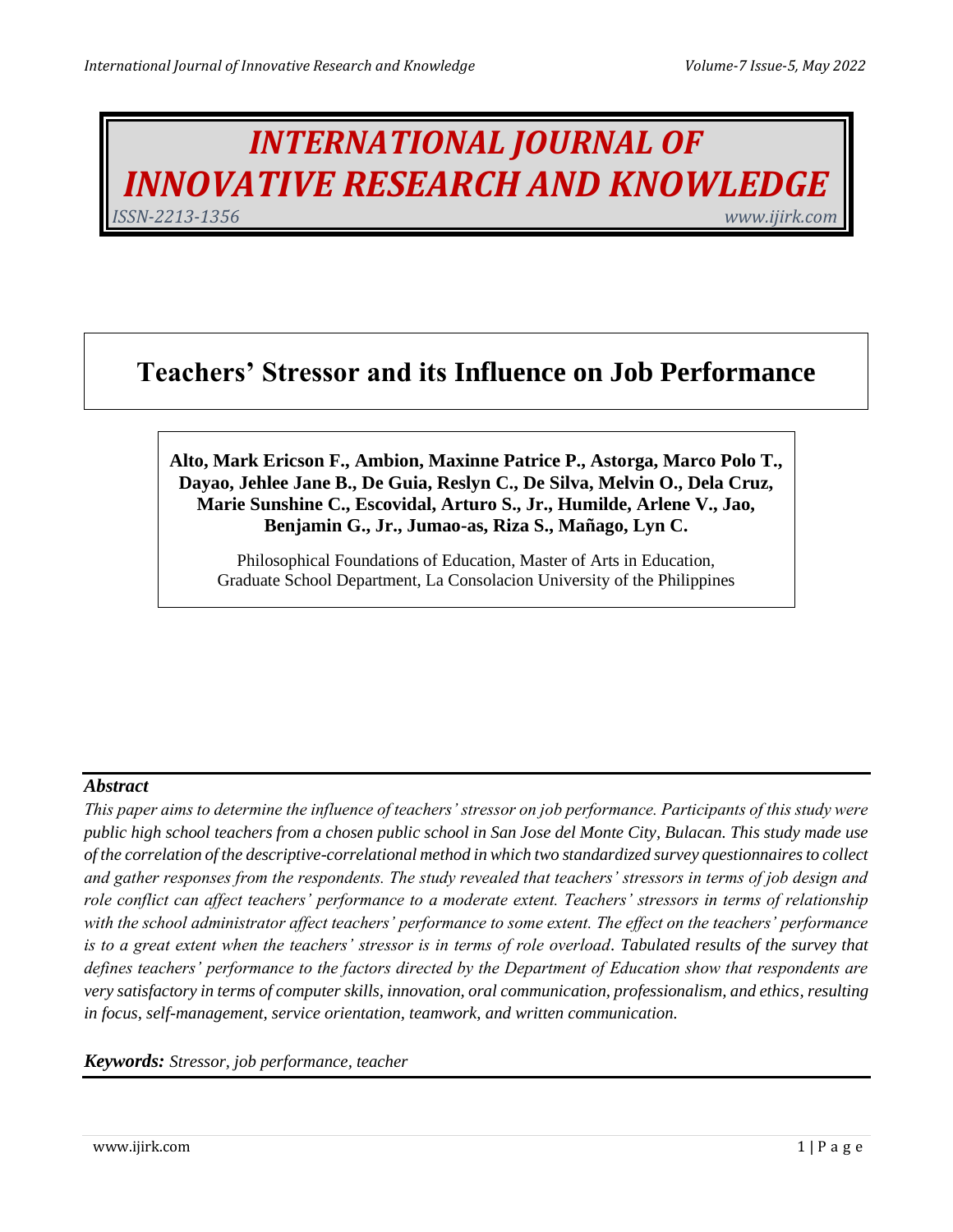#### **1. Introduction**

No one is excused or exempted from having stress. Everyone is at risk and vulnerable to a sudden tension or body reaction towards something that makes a feeling of excitement, anger, frustration, or nervousness. Teachers are susceptible and prone to different kinds of stressors. According to Schonfeld, Bianchi & Luehring-Jones (2017), teachers are exposed daily to job stressors that have been linked to adverse mental health effects. The overlapping work from home to school can influence the job performance of a teacher. Thus, domino effects may occur to diminish the quality of education.

As stated in the study of Anwar Khan et al. (2012), the teachers' performance is undesirably influenced by different stress contributing factors which both occur inside or outside the educational institution, hindering the performance of teachers, causing lower individual as well as institutional efficiency. Findings show a negative significant relationship occurs amid teacher's stress and job performance, Gujjar et al. (2011). The two studies concurred with the issue of teacher's stressors and its influence on job performance. In the study of Naidoo, Botha & Bisschoff (2013), results showed that job demands, a lack of growth opportunities, job insecurity, and a lack of control are the best predictors of stress in educators. Stress factors influence the performance of an educator and affect the quality of education. Teachers' stressor is a matter of concern that must be addressed.

Thus, this research aims to determine the influence of teachers' stressor on job performance. Heads of education may use and utilize the result of the study to intervene in the posed problem of teachers' stressors and performance. At the point when future studies in regards to teachers' stress are thought of, it is critical to take into account conceivable focal points of research that could prompt a more profound understanding of the teacher stressor and influence on job performance.

#### **1.1. Statement of the Problem**

The general problem of the study is to determine the influence of teachers' stressor on job performance. Specifically, it seeks to find answers to the following question.

- 1. How may the teachers' stressor be described in terms of:
	- 1.1. Role Overload
	- 1.2. Relationship with School Administration
	- 1.3. Job Design
	- 1.4. Role Conflict?
- 2. What is the level of teachers' performance in terms of the following factors:
	- 2.1. Self-management
	- 2.2. Professionalism and Ethics
	- 2.3. Result Focus
	- 2.4. Teamwork
	- 2.5. Service Orientation
	- 2.6. Innovation
	- 2.7. Oral Communication
	- 2.8. Written Communication
	- 2.9. Computer/ICT Skills?
- 3. Does teachers' stressor exert a significant influence on job performance?
- 4. What implications may be drawn based on the findings of the study?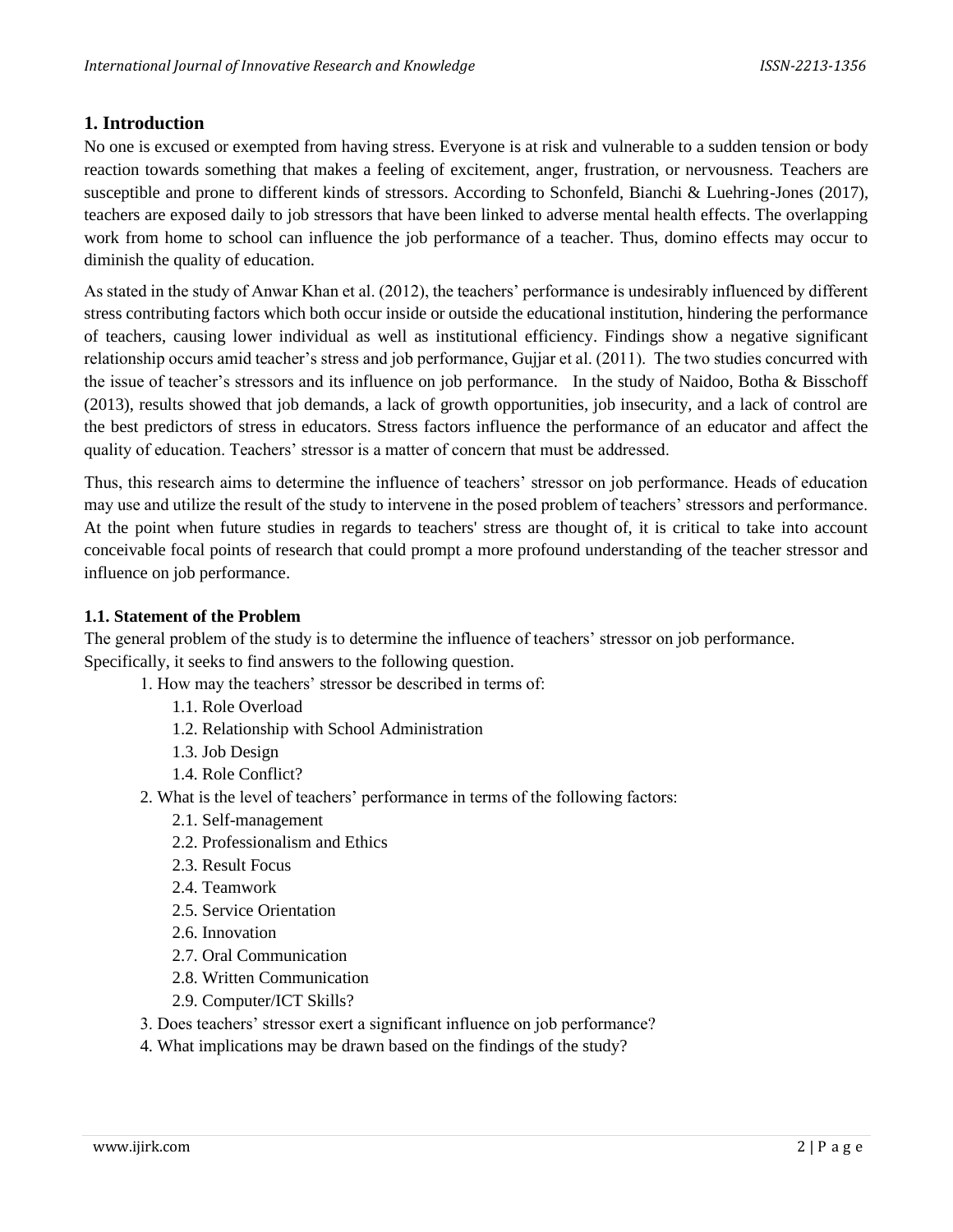#### **1.2. Hypothesis**

**Ho:** Teachers' stressor does not have an influence on their job performance.

**Ha:** Teachers' stressor has an influence on their job performance.

#### **2. Methodology**

The study aims to identify the correlation between teachers' stressor and its influence on job performance. The study made use of the descriptive-correlational method. The goal of descriptive-correlational is to describe the variables and assess the relationships that occur between and among two or more variables, Stangor (2011). Standardized questionnaires were utilized as the primary research tool. The collected data of the study provides a clear presentation of the teachers' stressor (independent variable) and job performance (dependent variable).

#### **2.2. Respondents of the Study**

The respondents of the study are public high school teachers from a chosen public school in San Jose del Monte City, Bulacan. The school has a total population of 88 public school teachers included in the universal sampling. The group of researchers decided to make them the respondents of this study because of the fact that the said school has the most number of teachers based on the list of options that the researcher had. Being the school with the most respondents, the researchers concluded that the results from the schools will be enough, reliable, and valid.

|  |  | <b>Table 1: Table of respondents</b> |  |
|--|--|--------------------------------------|--|
|--|--|--------------------------------------|--|

| <b>Type of sampling</b> | <b>Number of respondents</b> |
|-------------------------|------------------------------|
| Universal sampling      | 88                           |

#### **2.3. Instrument of the study**

The study used two (2) standardized survey questionnaires to collect and gather responses from the respondent. The first survey questionnaire is for the teachers' stressor Marcelo (2016). The teachers' stressor is measured by four indicators, such as (1) role overload, (2) relationship with school administration, (3) job design, and (4) role conflict. Consisting of five (5) sub items per indicator a total of twenty (20) items for this questionnaire. The mean item assessment is 3.86 which implies that the questionnaire is Excellent Content Validity.

| <b>Numerical Rating</b> | Range        | <b>Qualitative Description</b> |
|-------------------------|--------------|--------------------------------|
| 5                       | $4.5 - 5.0$  | Very Great Extent (VGE)        |
| 4                       | $3.5 - 4.49$ | Great Extent (GE)              |
| 3                       | 2.5-3.49     | Moderate Extent ME)            |
| 2                       | $1.5 - 2.49$ | Some Extent (SE)               |
|                         | $1.0 - 1.49$ | Not at All (NA)                |
|                         |              |                                |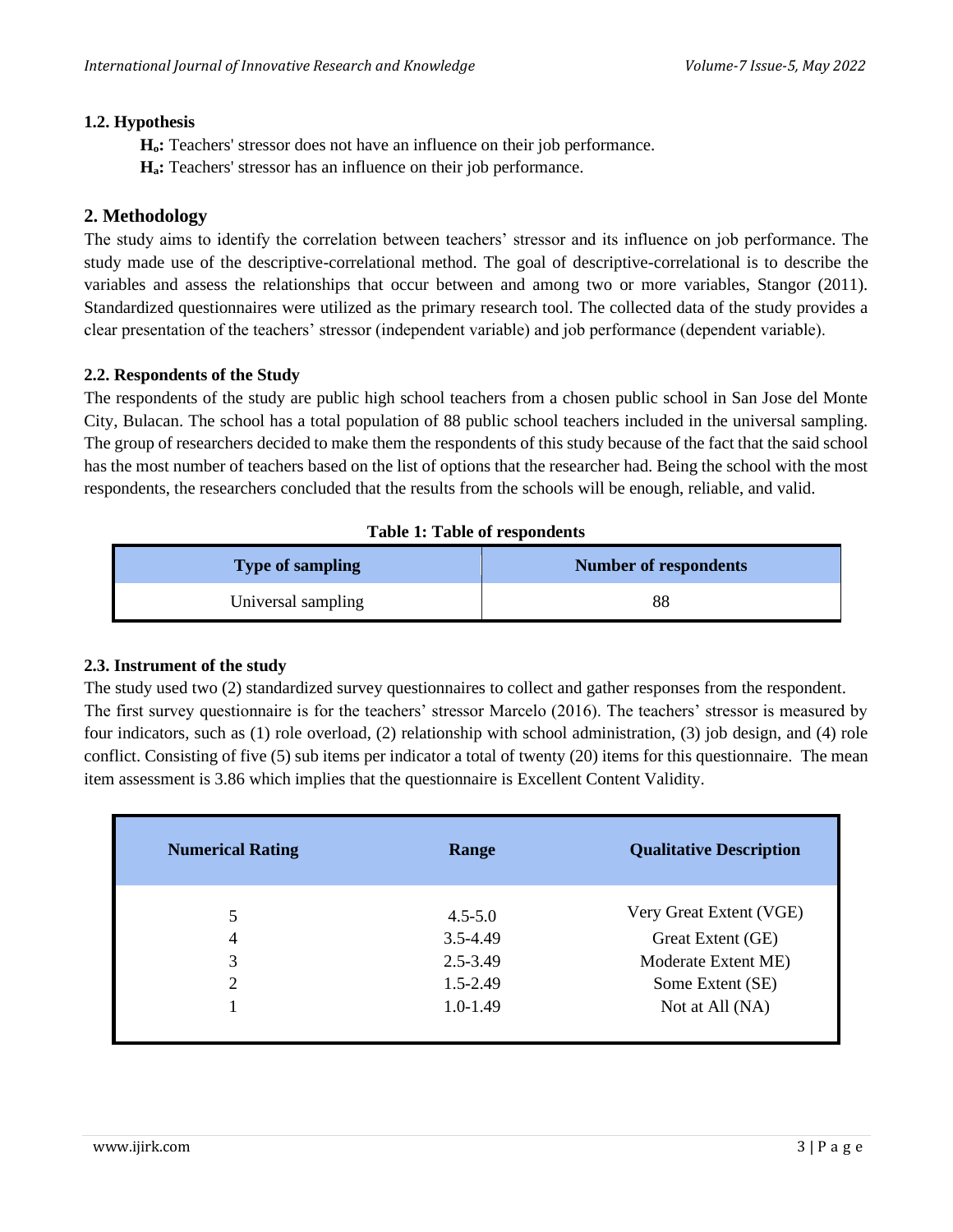The second survey questionnaire will define the teachers' performance to the following factor of his/her job directed by the Department of Education (DepEd). There are nine (9) indicators to be measured in teachers' performance, such as (1) self-management, (2) professionalism and ethics (3) result focus, (4) teamwork, (5) service orientation, (6) innovation, (7) oral communication, (8) written communication, and, (9) computer/ICT skills. The Cronbach's alpha value is 0.816 which implies that the questionnaire is reliable.

| <b>Rating</b><br>scale | Range        | <b>Descriptive</b><br><b>Rating</b> | <b>Verbal Interpretation</b>                                                                                                                                                               |
|------------------------|--------------|-------------------------------------|--------------------------------------------------------------------------------------------------------------------------------------------------------------------------------------------|
| 5                      | $4.5 - 5.0$  | Outstanding                         | Performance represents an extraordinary level of<br>achievement and commitment in terms of quality and<br>time, technical skills and knowledge, ingenuity,<br>creativity, and initiative.  |
| 4                      | 3.5-4.49     | Very satisfactory                   | Performance exceeded expectations. All goals,<br>objectives, and targets were achieved above-established<br>standards.                                                                     |
| 3                      | 2.5-3.49     | Satisfactory                        | Performance met expectations in terms of quality of<br>work, efficiency, and timelessness. The most critical<br>annual goals were met.                                                     |
| $\overline{2}$         | $1.5 - 2.49$ | Unsatisfactory                      | Performance failed to meet expectations and/or one<br>or more of the most critical goals were not met.                                                                                     |
| 1                      | $1.0 - 1.49$ | Poor                                | Performance was consistently below expectations,<br>and/or reasonable progress toward critical goals was<br>not made. Significant improvement is needed in one<br>or more important areas. |

#### **3. Results and Discussion**

This study aimed to determine the influence of teachers' stressor on job performance. Thus, the researchers discussed the study results and findings by describing the influence of teacher stressors on job performance, and the possible implication that may be drawn based on yielded results.

#### *Teachers' Stressor*

Teacher stress is often defined as the experience by a teacher of unpleasant emotions resulting from aspects of the work as a teacher (Collie, Shapka, & Perry, 2012; Kyriacou, 1987, 2001; Liu & Onwuegbuzie, 2012). This conceptualization of teacher stress has led researchers to explore aspects of the work situation that may be experienced as stressful. Such aspects are often termed stressors (Betoret, 2006) or job demands (Hakanen, Bakker, & Schaufeli, 2006). A number of potential stressors have been identified in empirical studies including student misbehavior or discipline problems, time pressure and workload, poor student motivation, large student diversity, conflicts with colleagues, lack of administrative support, and value conflicts (e.g., Betoret, 2009; Fernet, Guay, Senécal et al., 2012; Friedman, 1995; Hakanen et al., 2006; Klassen & Chiu, 2011; Kokkinos, 2007; Skaalvik & Skaalvik, 2009, 2011a, 2011b).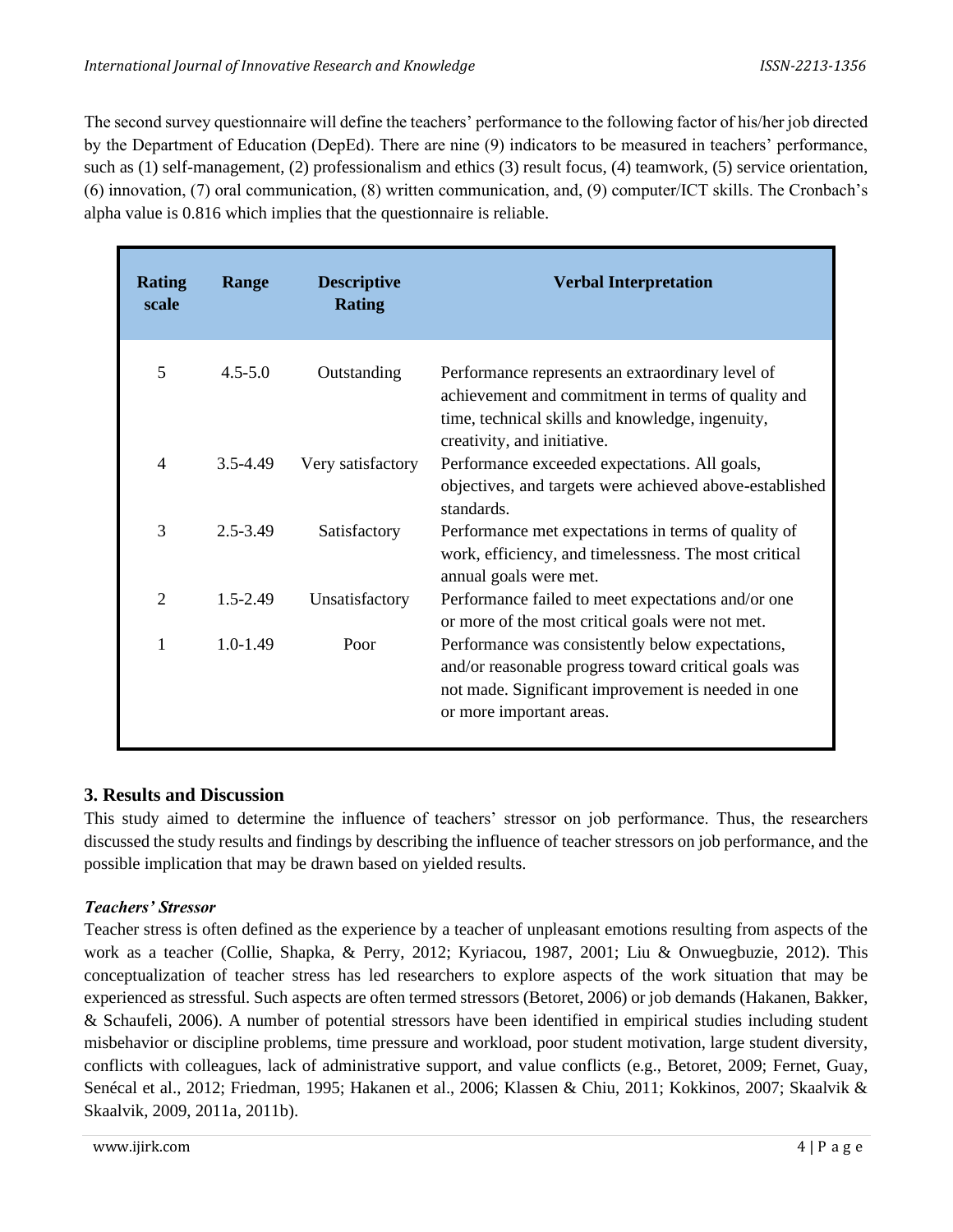| <b>Indicators</b>                                                                   | <b>Mean</b> | Interpretation      |
|-------------------------------------------------------------------------------------|-------------|---------------------|
| 1. I am expected to do too many different tasks in too little time.                 | 3.67        | <b>Great Extent</b> |
| 2. I am expected to perform tasks on my job for which I have never<br>been trained. | 3.51        | <b>Great Extent</b> |
| 3. I have to take work home with me.                                                | 4.00        | <b>Great Extent</b> |
| 4. My job requires me to work in several equally important areas at<br>once.        | 3.77        | <b>Great Extent</b> |
| 5. I am expected to do more work than is reasonable.                                | 3.59        | <b>Great Extent</b> |
| Average                                                                             | 3.71        | <b>Great Extent</b> |

#### **Table 2: Teachers' Stressor in terms of Role Overload**

Table 2 data presents the level of teachers' stressor in terms of role overload which consists of 5 items. Based on the computations, the table shows a general weighted mean of 3.71 or interpreted as "Great Extent" which means that the teacher-respondents have been constantly bombarded with many tasks and responsibilities, inside or outside the classroom. In support of a study, teaching is stressful compared to other professions or jobs. Job stress has long been recognized as one of the prevalent contributing factors to employees' performance, either positively or negatively, to any demand. (Selye et. al, 2011)

#### **Table 3: Teachers' Stressor in terms of Relationship with School Administration**

| <b>Indicators</b>                                                                                                                 | Mean | <b>Interpretation</b> |
|-----------------------------------------------------------------------------------------------------------------------------------|------|-----------------------|
| 1. I feel I am not included in what goes on in this school and feel                                                               |      |                       |
| discriminated against.                                                                                                            | 2.08 | Some Extent           |
| 2. School administrators do not work with me to solve problems and<br>are helpful in getting the job done.                        | 2.22 | Some Extent           |
| 3. I cannot count on school administrators to provide appropriate<br>assistance when a student's behavior requires it.            | 2.13 | Some Extent           |
| 4. I do not receive encouragement from school administrators to try out<br>new ideas thus, I feel valued in my role as a teacher. | 2.86 | Moderate Extent       |
| 5. My leader does not treat me as a family member.                                                                                | 2.16 | Some Extent           |
| Average                                                                                                                           | 2.29 | Some Extent           |

Teachers' relationship with school administrators has been long studied and several significant findings have been drawn towards this matter. One interesting finding is the result of the study done by Ernst (2019) where it was found that administrators' leadership styles can impact both the stress and morale of teachers in a variety of ways and degrees. Table 3 shows the teachers' stressor in terms of their relationship with the school administration. It yielded "Some Extent" interpretation to indicators 1, 2, 3, and 5. Noting how the statements were presented, means that the teacher-respondents do not feel a high level of stress as they deal with school administrators. With a general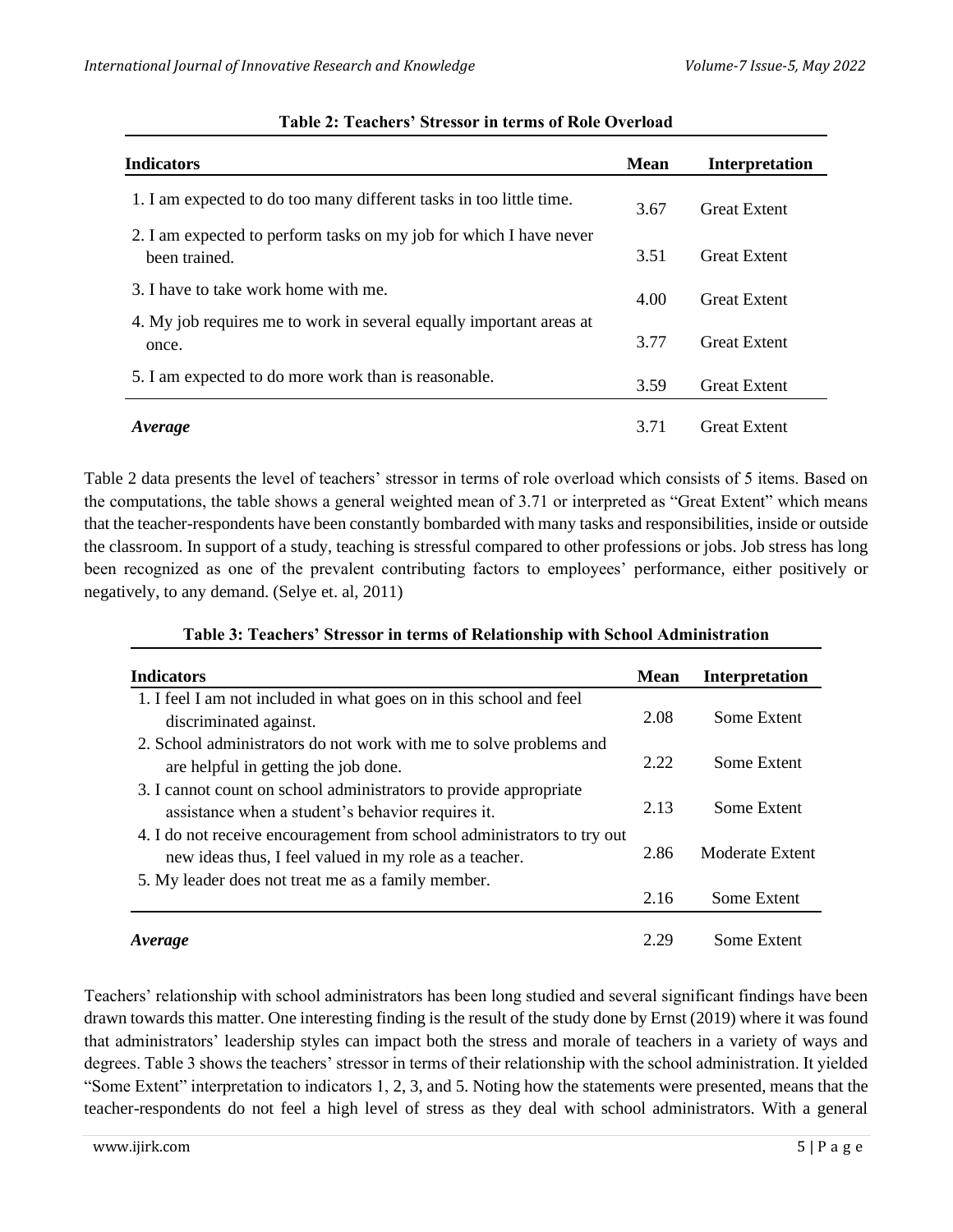weighted average of 2.29, teacher-respondents get enough support and fair treatment from the administrators of their school. However, it does not imply that the respondents are completely free from stress as they work with the school administrators. Even though the numerical data in the interpretation is fairly low, it is evident that indicator 4 resulted in "Moderate Extent" which indicates that school administrators' ways of encouragement still have the potential to bring an impact on a teacher's stressor.

| Moderate Extent<br>2.95 |
|-------------------------|
|                         |
|                         |
| 2.82<br>Moderate Extent |
| Moderate Extent         |
| Moderate Extent         |
| Moderate Extent         |
| 3.14<br>3.27<br>2.83    |

#### **Table 4: Teachers' Stressor in terms of Job Design**

Table 4 data presents Teachers' stressors in terms of job design. Among the five indicators, it can be observed that the respondents answered within the range of 2.82 to 3.27 that conveys job design as a teacher stressor is within the "Moderate Extent" range and tells that though it is an under the moderate extent, the respondents feel this as pressure to their performance as a teacher. Stauffer (2013) also adds that personal and contextual factors are counted as stressors for teachers, one of the five categories of contextual stressors is the educational structure.

| <b>Indicators</b>                                                                                                            | <b>Mean</b> | Interpretation         |
|------------------------------------------------------------------------------------------------------------------------------|-------------|------------------------|
| 1. I have conflict with the time spent working directly with students<br>versus with classroom teachers.                     | 3.00        | Moderate Extent        |
| 2. I have conflict with the District Superior's/Superintendent's<br>expectations versus school administrator's expectations. | 2.26        | Some Extent            |
| 3. I have conflict with attending to students' academic needs versus<br>their social/behavioral needs.                       | 2.72        | Moderate Extent        |
| 4. I have conflict with what to prioritize in teaching and clerical work                                                     | 3.25        | <b>Moderate Extent</b> |
| 5. I have conflict with attending to curricular tasks and extra-curricular<br>tasks                                          | 3.01        | Moderate Extent        |
| Average                                                                                                                      | 2.85        | Moderate Extent        |

#### **Table 5: Teachers' Stressor in terms of Role Conflict**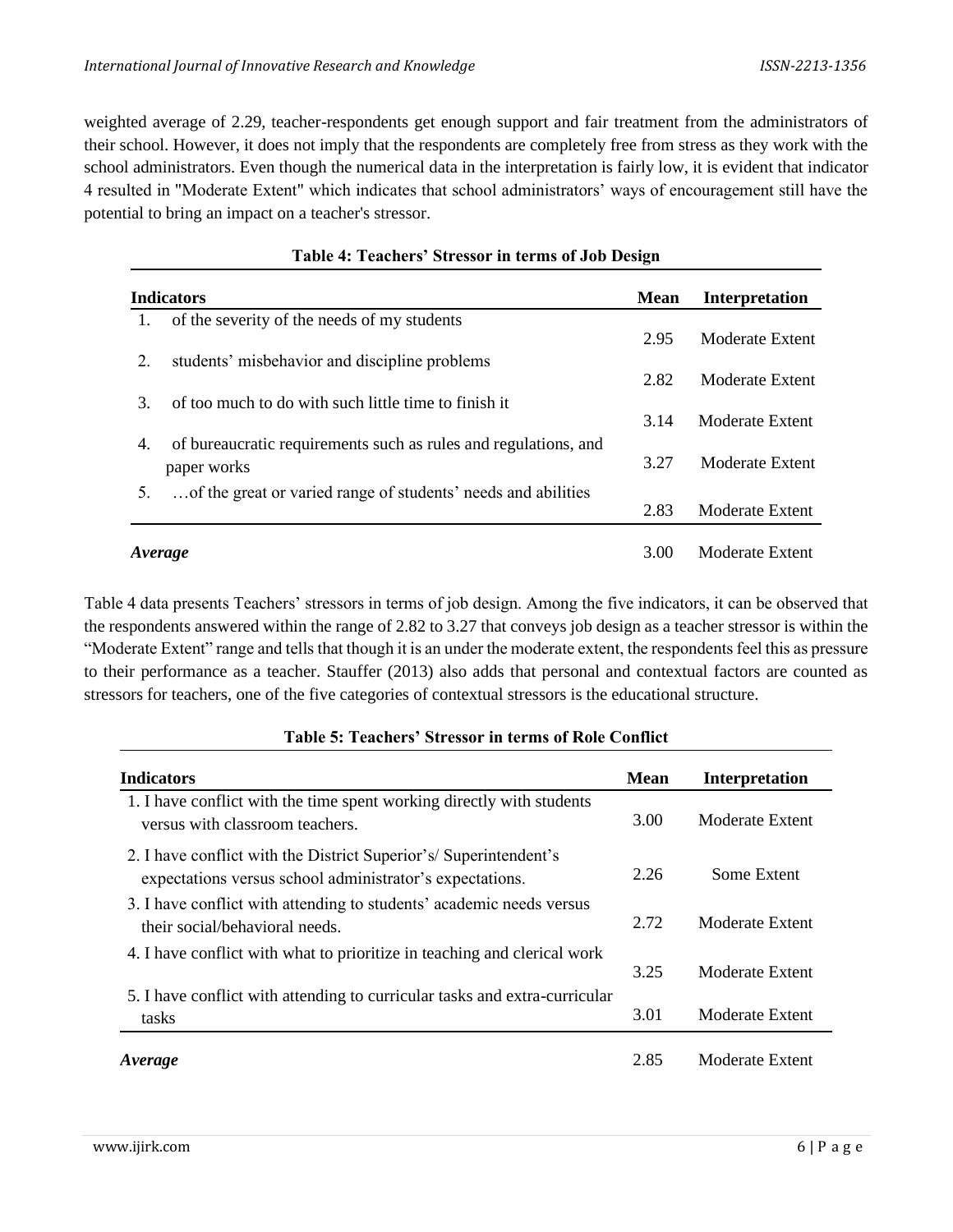Table 5 represents the teacher's stressors in terms of role conflict. As we can see, most of the indicators are to a "Moderate Extent", this is why our mean of 2.85 yielded the same interpretation. This is proven true by Twyman and Biddle (1963, 2010), stating that the problems encountered by teachers in fulfillment of role requirements would be the result of the personal inability to meet these requirements or the result of converging incompatible cognitions in areas crucial to the teacher role.

| Table 6: Teachers Teriormance in terms of Sen-management                                             |             |                          |  |  |
|------------------------------------------------------------------------------------------------------|-------------|--------------------------|--|--|
| <b>Indicators</b>                                                                                    | <b>Mean</b> | Interpretation           |  |  |
| 1. Sets personal goals and direction, needs and development.                                         | 4.01        | Very Satisfactory        |  |  |
| 2. Undertakes personal actions and behaviors that are clear and<br>purposive and takes into account  | 3.99        | Very Satisfactory        |  |  |
| 3. Displays emotional maturity and enthusiasm for and is challenged<br>by higher goals.              | 3.98        | Very Satisfactory        |  |  |
| 4. Prioritize work tasks and schedules (through Gantt charts, checklists,<br>etc.) to achieve goals. | 3.86        | Very Satisfactory        |  |  |
| 5. Sets high quality, challenging, realistic goals for self and others.                              | 3.85        | <b>Very Satisfactory</b> |  |  |
| <i><b>Average</b></i>                                                                                | 3.94        | Very Satisfactory        |  |  |

#### **Table 6: Teachers' Performance in terms of Self-management**

Table 6 data presents the teacher's performance in terms of self-management. All indicators in the table can be observed that all respondents answered "Very Satisfactory". The first indicator scored the highest, indicating that teachers set personal goals, direction, needs, and development. The weighted mean is 3.94, which shows that performance exceeded expectations. All of the goals, objectives, and targets were achieved above-established standards.

| Table 7: Teachers' Periormance in terms of Professionalism and Ethics                                                                                   |             |                          |  |
|---------------------------------------------------------------------------------------------------------------------------------------------------------|-------------|--------------------------|--|
| <b>Indicators</b>                                                                                                                                       | <b>Mean</b> | Interpretation           |  |
| 1. Demonstrates the values and behavior enshrined in the Norms of<br>Conducts and Ethical Standards for public officials and employees<br>(RA 6713)     | 4.36        | <b>Very Satisfactory</b> |  |
| 2. Practices ethical and professional behavior and conduct taking into<br>account the impact of his/her actions and decisions.                          | 4.34        | Very Satisfactory        |  |
| 3. Maintains a professional image being trustworthy, regularity of<br>attendance and punctuality, good grooming, and communication.                     | 4.30        | Very Satisfactory        |  |
| 4. Makes personal sacrifices to meet the organization's needs.                                                                                          | 4.28        | Very Satisfactory        |  |
| 5. Acts with a sense of urgency and responsibility to meet the<br>organization's needs, improve systems and help others improve their<br>effectiveness. | 4.29        | Very Satisfactory        |  |
| Average                                                                                                                                                 | 4.28        | Very Satisfactory        |  |

### **Table 7: Teachers' Performance in terms of Professionalism and Ethics**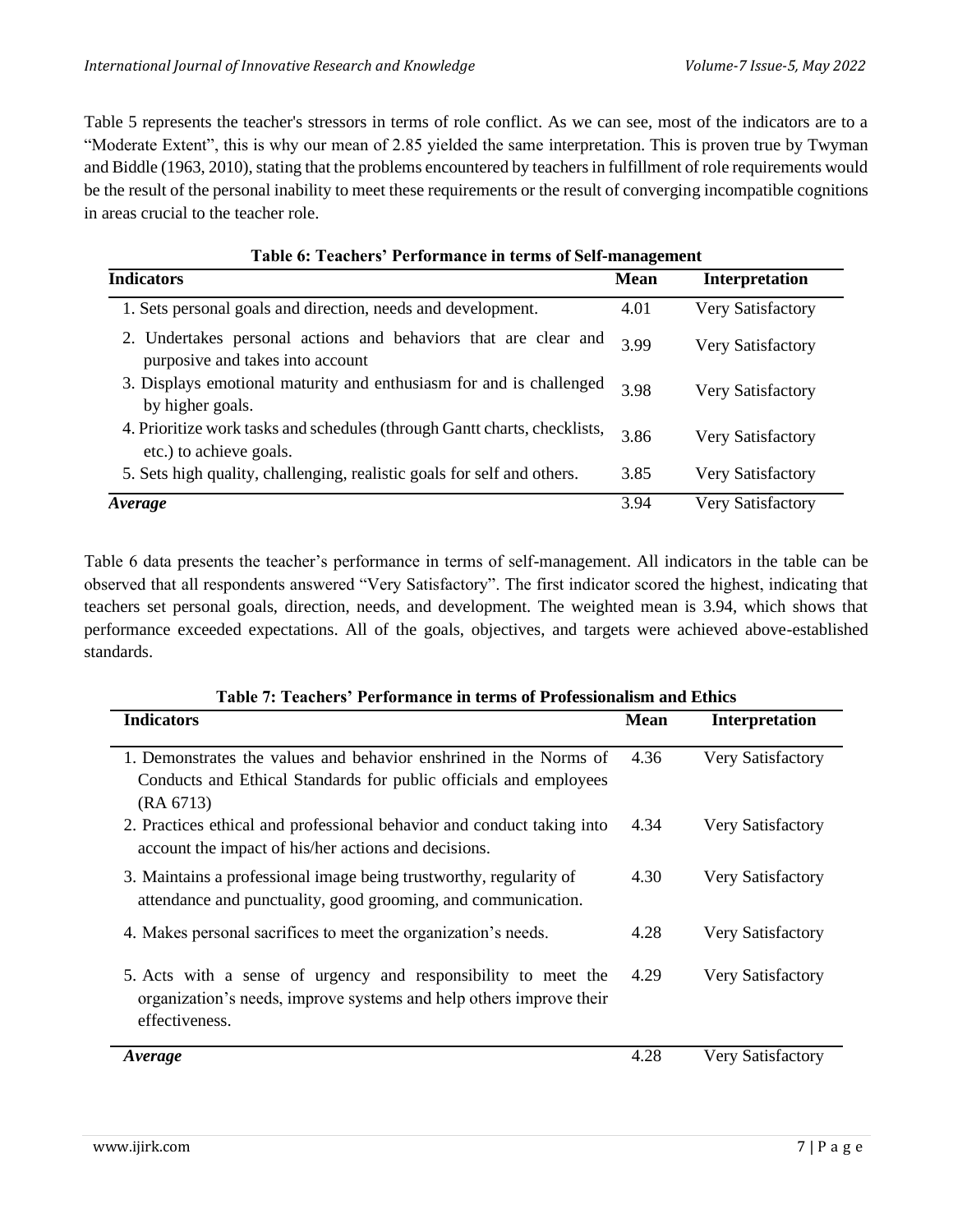Table 7 shows the level of teachers' performance in terms of professionalism and ethics with 5 indicators. It shows a general weighted average of 4.28 which is interpreted as a "Very Satisfactory" performance. Based on the result above, most of the teachers demonstrate the values and behavior enshrined in the Norms of Conducts and Ethical Standards for public officials and employees (RA 6713) that have received the highest weighted mean of 4.36. This implies that teachers perform and discharge their duties with the highest degree of excellence, professionalism, intelligence, and skills.

| <b>Indicators</b>                                                                                                                                                                                                                                                                           | <b>Mean</b> | Interpretation    |
|---------------------------------------------------------------------------------------------------------------------------------------------------------------------------------------------------------------------------------------------------------------------------------------------|-------------|-------------------|
| Achieves results with optimal use of time and resources most of<br>Ι.<br>the time.                                                                                                                                                                                                          | 3.99        | Very Satisfactory |
| Avoids rework, mistakes, and wastage through effective work<br>2.<br>methods by placing organizational needs before personal needs.                                                                                                                                                         | 3.90        | Very Satisfactory |
| 3.<br>Delivers error-free outputs most of the time by conforming to<br>standard operating procedures correctly and consistently. Able<br>to produce very satisfactory quality of work in terms of<br>usefulness/acceptability and competencies with no supervision.                         | 3.84        | Very Satisfactory |
| Expresses a desire to do better and may express frustration at<br>4.<br>waste or inefficiency. May focus on new or more precise ways<br>of meeting goals set.                                                                                                                               | 4.08        | Very Satisfactory |
| Makes specific changes in the system or in their work methods<br>5.<br>to improve performance. Examples may include doing<br>something better, faster, at a lower cost, more efficiently, or<br>improving quality, customer satisfaction, and morale, without<br>setting any specific goal. | 4.02        | Very Satisfactory |

#### **Table 8: Teachers' Performance in terms of Result Focus**

*Average* 3.97 Very Satisfactory

The eighth table displays the educators' performance in relation to concentration outcome. The general weighted mean of all the five indicators under the mentioned domain of this study reveals that the respondents manifest a "Very Satisfactory" level of proficiency in performing their job in terms of being focused on achieving desired results while using time, money, energy, and the likes. It also indirectly says that they are very much prepared in all aspects of the work to be done before the performance of a teacher's tasks. The mandatory protocols to be undergone by the teacher-respondents, in general, are all met before the independent execution of the labor expected from them that led to the formation of good to the best quality of work result. A sense of perfectionism in terms of all sides surrounding the academe is also seen. Lastly, on average, the participants say that they perform their job productively and counter-wasteful.

According to Stronge (2018), teachers who are already past the stage of being novices in the profession must develop their own self as a teacher by undertaking exercises, drills, and activities that are formative in nature and collegial in form. This will lead to the performance with the attainment of general goals and specific objectives in mind.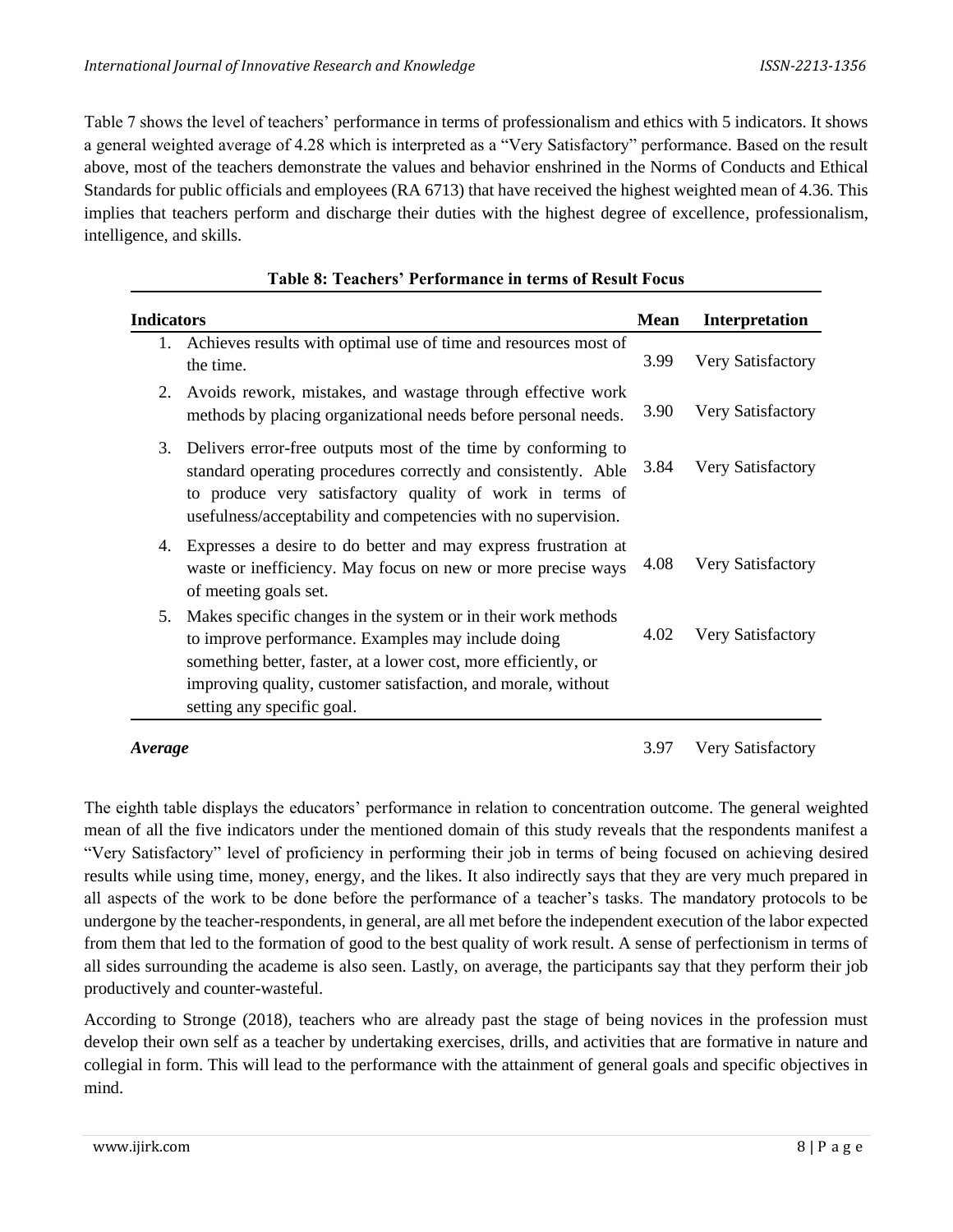| <b>Indicators</b>                                                                                                                      | <b>Mean</b> | Interpretation           |
|----------------------------------------------------------------------------------------------------------------------------------------|-------------|--------------------------|
| 1. Willingness does his/her share of responsibility.                                                                                   | 4.36        | <b>Very Satisfactory</b> |
| 2. Promotes collaboration and removes barriers to teamwork and goal<br>accomplishments across the organization.                        | 4.33        | Very Satisfactory        |
| 3. Applies negotiation principles in arriving at win-win agreements.                                                                   | 4.20        | Very Satisfactory        |
| 4. Drives consensus and team ownership of decisions                                                                                    | 4.18        | Very Satisfactory        |
| 5. Works constructively and collaboratively with others and across<br>organizations to accomplish organizational goals and objectives. | 4.25        | Very Satisfactory        |
| Average                                                                                                                                |             | Very Satisfactory        |

#### **Table 9: Teachers' Performance in terms of Teamwork**

Table 9 data presents the level of teachers' performance in terms of teamwork which consists of five (5) items. With a weighted mean of 4.27, this implies a "Very Satisfactory" in terms of teacher's performance in collaboration, sharing responsibility, negotiation, and communication with others, and collective effort and work companion. This means that teachers are willing to share the responsibility with others, work constructively and collaboratively with other teachers, and band together towards group goals and objectives. According to the study of Rais et al,(2022) teamwork that underlines group objectives, the dynamic interest of individuals, focusing on camaraderie, articulating with one another, supplementing one another, and sharing can work on the nature of educator services.

#### **Table 10: Teachers' Performance in terms of Service Orientation**

| <b>Indicators</b>                                                                                                                | Mean | Interpretation           |
|----------------------------------------------------------------------------------------------------------------------------------|------|--------------------------|
| 1. Can explain and articulate organizational directions, issues and<br>problems.                                                 | 3.91 | <b>Very Satisfactory</b> |
| 2. Takes personal responsibility for dealing with and/or correcting<br>stakeholders' service issues and concerns.                | 4.02 | Very Satisfactory        |
| 3. Initiates activities that promote advocacy for men and women<br>empowerment.                                                  | 3.99 | Very Satisfactory        |
| 4. Participates in updating school vision, mission, mandates, and<br>strategies based on strategies and directions.              | 3.99 | Very Satisfactory        |
| 5. Develops and adopts service improvement programs through<br>simplified procedures that will further enhance service delivery. | 3.95 | Very Satisfactory        |
| Average                                                                                                                          | 3.97 | <b>Very Satisfactory</b> |

Table 10 identifies teacher performance based on service orientation. It yielded "Very Satisfactory" as an interpretation of the five factors indicated in the table. This means that the teachers believe in their ability to do and perform their best to explain directions, issues, and problems. All of their objectives are achieved above the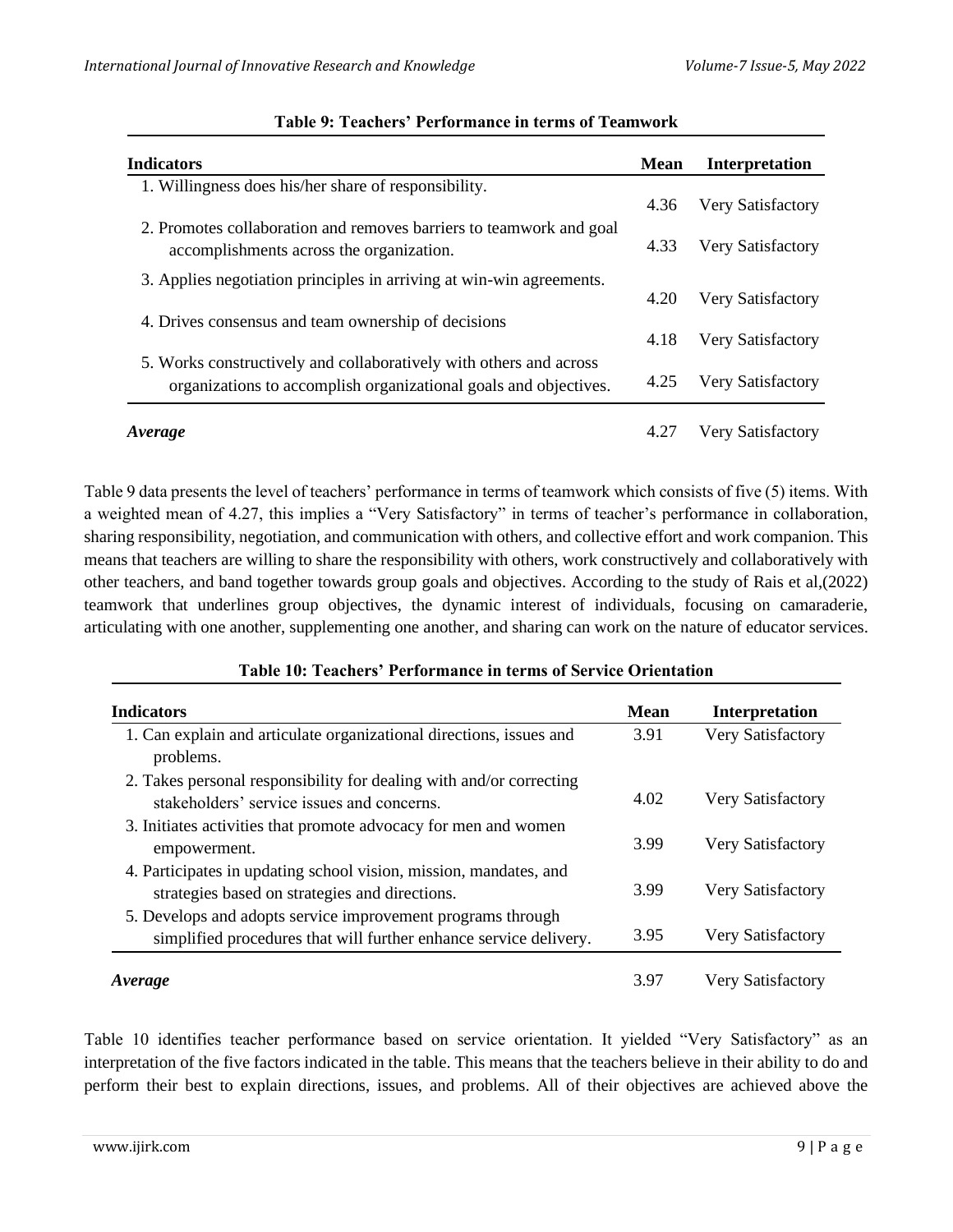established standards. They initiate activities that promote advocacy for men and women and participate in the development and adoption of service improvement programs to enhance service delivery.

| Indicators                                                             | <b>Mean</b> | Interpretation           |
|------------------------------------------------------------------------|-------------|--------------------------|
| 1. Examines the root cause of problems and suggests effective          |             |                          |
| solutions.                                                             | 3.88        | Very Satisfactory        |
| 2. Fosters new ideas, processes and suggests better ways to do things. |             |                          |
|                                                                        | 3.94        | Very Satisfactory        |
| 3. Demonstrates an ability to think "beyond the box". Continuously     |             |                          |
| focuses on improving personal productivity to create higher value      | 3.95        | <b>Very Satisfactory</b> |
| and results.                                                           |             |                          |
| 4. Promotes a creative climate and inspires co-workers to develop      |             |                          |
| original ideas or solutions.                                           | 3.94        | Very Satisfactory        |
| 5. Translates creative thinking into tangible changes and solutions    |             |                          |
| that improve the work unit and organization.                           | 3.85        | Very Satisfactory        |
| 6. Uses ingenious methods to accomplish responsibilities.              |             |                          |
| Demonstrates resourcefulness and the ability to succeed with           | 3.83        | Very Satisfactory        |
|                                                                        |             |                          |
| minimal resources.                                                     |             |                          |
| <i><b>Average</b></i>                                                  | 3.90        | Very Satisfactory        |

#### **Table 11: Teachers' Performance in terms of Innovation**

Table 11 identifies teacher performance in terms of innovation. The table gives a general weighted mean of 3.90 as an interpretation of the five characteristics stated in the table, yielding "Very Satisfactory." This suggests that the teachers are capable of identifying the cause of problems and proposing viable solutions. Encourages the development of new ideas, processes, and methods of doing things that are more efficient. Exhibits the ability to think "beyond the box" and is constantly working to increase personal productivity in order to provide more value and results. Fosters a creative environment, which encourages coworkers to come up with fresh ideas or solutions. Innovative ideas are transformed into actionable changes and solutions that benefit the work unit and the organization. He uses creative methods to complete jobs. Shows resourcefulness and the ability to succeed on a limited budget.

| <b>Indicators</b>                                                      | <b>Mean</b> | <b>Interpretation</b>    |
|------------------------------------------------------------------------|-------------|--------------------------|
| 1. Follows instructions accurately.                                    | 4.17        | Very Satisfactory        |
| 2. Expresses self clearly, fluently, and articulately.                 | 4.00        | Very Satisfactory        |
| 3. Uses appropriate medium for the message.                            | 4.15        | <b>Very Satisfactory</b> |
| 4. Adjust communication style to others.                               | 4.09        | <b>Very Satisfactory</b> |
| 5. Guides discussions between and among peers to meet an<br>objective. | 4.09        | Very Satisfactory        |
| <i><b>Average</b></i>                                                  | 4.10        | <b>Very Satisfactory</b> |

**Table 12: Teachers' performance in terms of Oral Communication**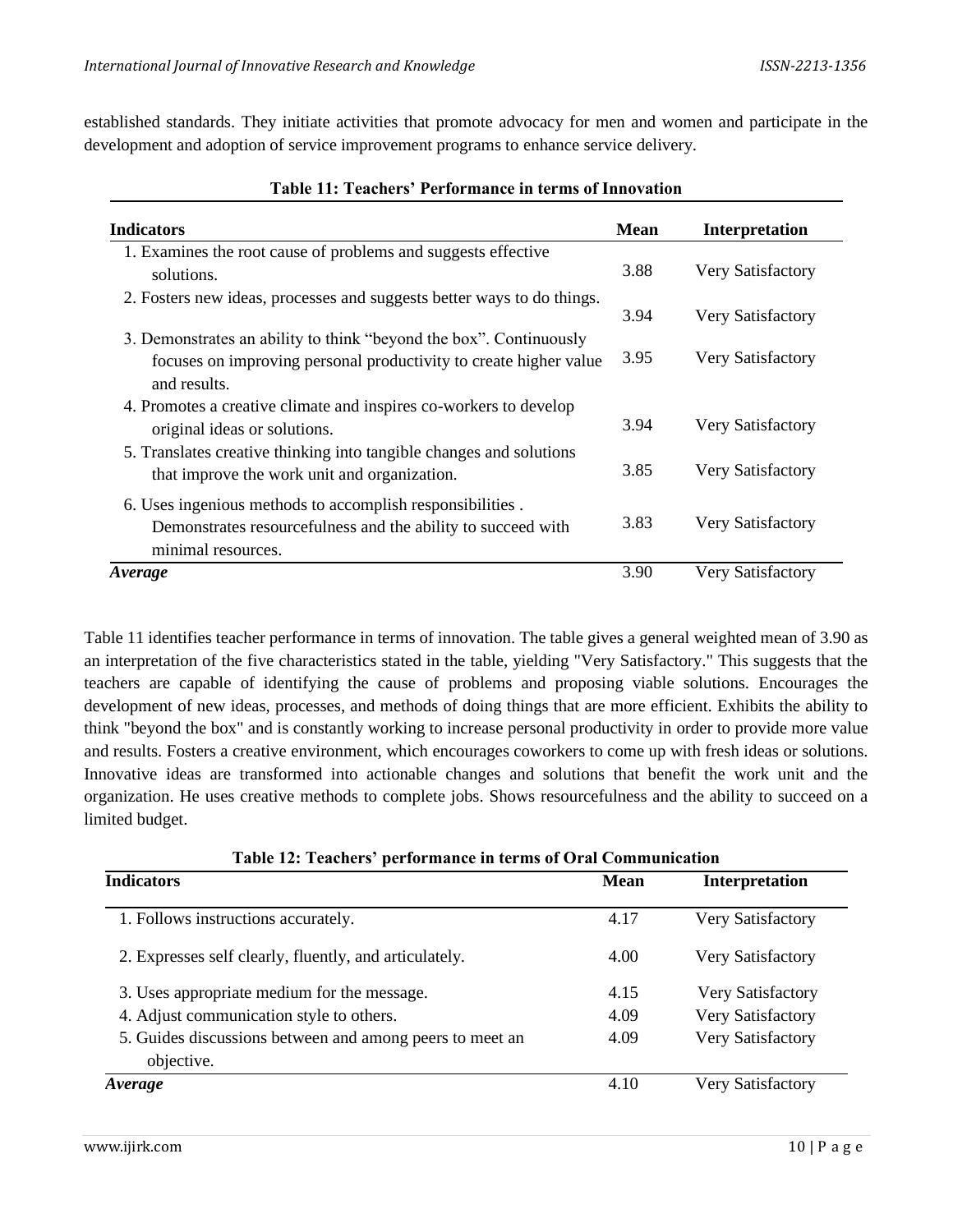Table 12 identifies teacher performance in terms of Oral Communication. The table gives a general weighted mean of 4.10 as an interpretation of the five characteristics stated in the table, yielding "Very Satisfactory." This indicates that the teachers believe that they can accurately follow directions and express themselves clearly, eloquently, and articulately. They may also choose the right medium for the message, adapt their communication style to the needs of others, and lead discussions between and among peers to achieve a goal.

| Table 13: Teachers' Performance in terms of Written Communication      |             |                          |  |
|------------------------------------------------------------------------|-------------|--------------------------|--|
| <b>Indicators</b>                                                      | <b>Mean</b> | <b>Interpretation</b>    |  |
| 1. Knows the different written communication formats used in the       | 3.90        | <b>Very Satisfactory</b> |  |
| Department of Education                                                |             |                          |  |
| 2. Writes routine correspondents/communications, narrative and         | 3.85        | Very Satisfactory        |  |
| descriptive reports based on readily available information data with   |             |                          |  |
| minimum spelling or grammatical errors.                                |             |                          |  |
| 3. Secures information from required references for specific purposes. | 4.00        | Very Satisfactory        |  |
| 4. Self-edits words, numbers, phonetic, phonetic notation, and         | 3.97        | Very Satisfactory        |  |
| content, if necessary.                                                 |             |                          |  |
| 5. Demonstrate clarity, fluency, impact, conciseness, and              | 3.94        | Very Satisfactory        |  |
| effectiveness in his/her written communications.                       |             |                          |  |
| <i>Average</i>                                                         | 3.93        | Very Satisfactory        |  |

Table 13 shows the results of teachers' performance in terms of written communication. Based on the five indicators that we conducted, most of the respondents answered "Very Satisfactory". It means that there is a possibility that written communication puts a burden on the respondents. This will also cause stress. It also leads to pressure from the teachers in some instances that are required to be rushed or need to finish on time. The weighted average of the table is 3.93, interpreted as "Very Satisfactory," and shows the respondents answers on how written communication can give them stress.

| Table 14: Teachers' performance in terms of Computer/ICT Skills                                                                                                                                                                   |             |                   |  |
|-----------------------------------------------------------------------------------------------------------------------------------------------------------------------------------------------------------------------------------|-------------|-------------------|--|
| <b>Indicators</b>                                                                                                                                                                                                                 | <b>Mean</b> | Interpretation    |  |
| 1. Prepares basic compositions (e.g. letters, reports, spreadsheets, and<br>graphics presentation using word processing and excel.                                                                                                | 4.16        | Very Satisfactory |  |
| 2. Identifies different computer parts, turns the computer on/off, and<br>works on a given task with acceptable speed and accuracy, and<br>connects computer peripherals (e.g. printers, modems, multimedia<br>projectors, etc.). | 4.20        | Very Satisfactory |  |
| 3. Prepares a simple presentation using PowerPoint.                                                                                                                                                                               | 4.31        | Very Satisfactory |  |
| 4. Utilizes technologies to access information to enhance professional<br>productivity, assist in conducting research and communicate<br>through local and global professional networks.                                          | 4.19        | Very Satisfactory |  |
| 5. Recommends appropriate and updated technology to enhance<br>productivity and professional practice.                                                                                                                            | 3.99        | Very Satisfactory |  |
| <i><b>Average</b></i>                                                                                                                                                                                                             | 4.17        | Very Satisfactory |  |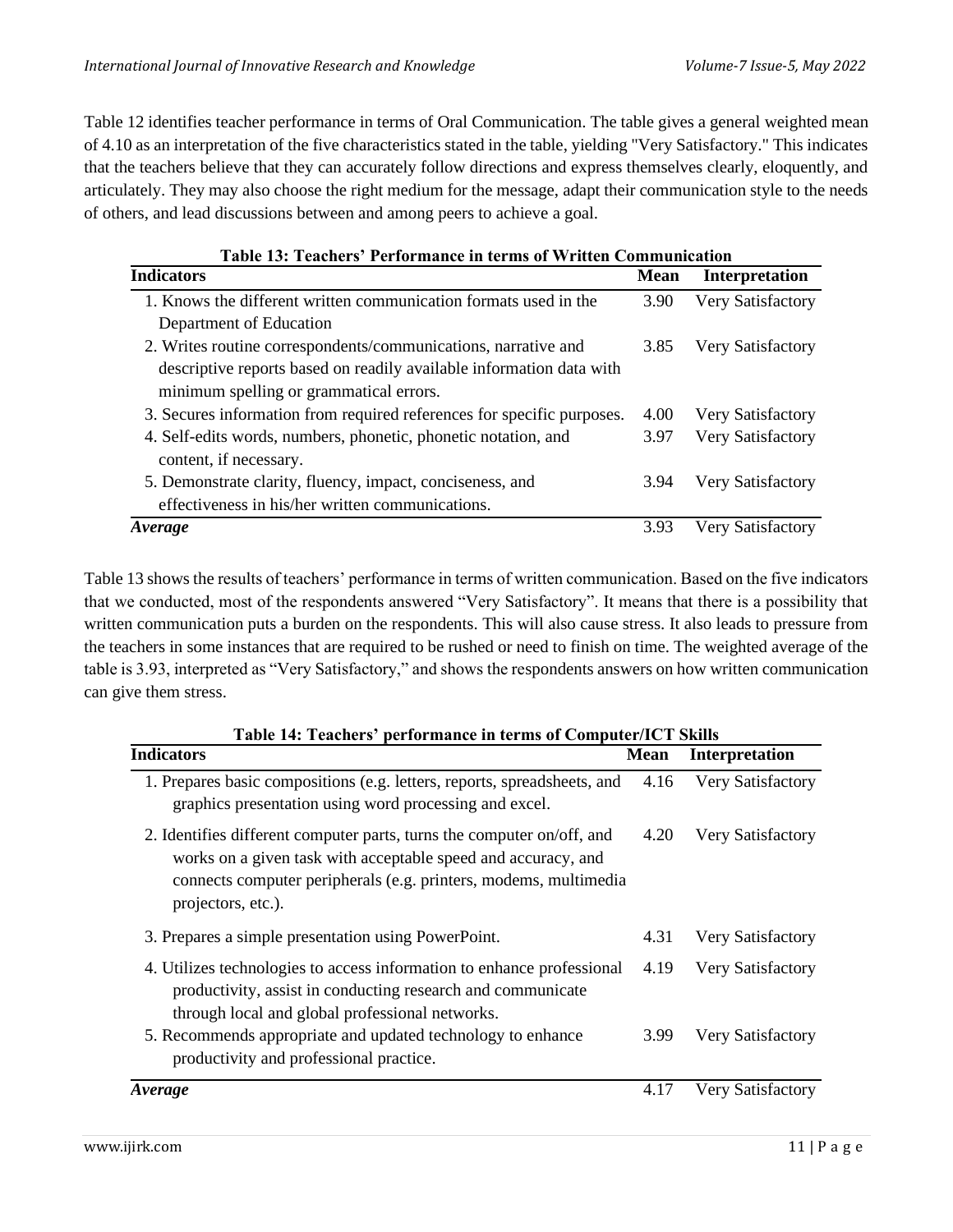Table 14 implies that teachers' performance in terms of ICT skills, with the mean of 4.17, is "Very Satisfactory" from its basic uses, may it be software or hardware, up to its productivity uses. This is in contrast to what Kamaruddin, et al (2017) stated that teachers' awareness towards the importance of ICT in teaching and learning is not encouraging and this issue is related to the training provided, equipment, and time constraints that hinder the integration of ICT. Table 14 represents how advantageous ICT is in terms of teachers' performance.

|                                 | <b>Table 19. INEXTESSION analysis of Featules</b> Bulessof on job performance<br><b>Unstandardized</b><br><b>Coefficients</b> |                   | <b>Standardized</b><br><b>Coefficients</b> |          |      |
|---------------------------------|-------------------------------------------------------------------------------------------------------------------------------|-------------------|--------------------------------------------|----------|------|
| <b>Variables</b>                | В                                                                                                                             | <b>Std. Error</b> | <b>Beta</b>                                |          | Sig. |
| (Constant)                      | 3.145                                                                                                                         | .274              |                                            | 11.480   | .000 |
| Role Overload                   | .233                                                                                                                          | .073              | .367                                       | 3.217    | .002 |
| Relationship with School Admin. | $-.070$                                                                                                                       | .065              | $-.133$                                    | $-1.069$ | .288 |
| Job Design                      | $-.002$                                                                                                                       | .062              | $-.003$                                    | $-.030$  | .976 |
| Role Conflict                   | .075                                                                                                                          | .065              | .155                                       | 1.144    | .256 |
| $R$ -squared = .177             |                                                                                                                               |                   |                                            |          |      |
| $F-value = 4.475$               |                                                                                                                               |                   |                                            |          |      |
|                                 |                                                                                                                               | $p-value = .003$  |                                            |          |      |

**Table 15: Regression analysis of Teachers' Stressor on job performance**

The regression analysis revealed that teachers' stressor on job performance are of varied degrees given all five (5) predictor factors: Role Overload, Relationship with School Admin, Job Design, and Role Conflict. The nature of teachers' stressor is positive only to role overload and role conflict and negative to a relationship with school admin and job design. This is implying that the higher the role overload and role conflict, the higher the teachers' stress while the better the relationship with the school admin and the better the job design is, the lesser the stress.

Regression analysis indicated that for every unit increase/decrease in teachers' stress in terms of role overload, relationship with school admin, job design, and role conflict could generate 0.367, -0.133, -0.003, and 0.155, respectively. Analysis of the beta coefficient would indicate that of the five significant variables, teachers' performance has a positive correlation in terms of the relationship with the school admin and job design. On the other hand, teachers' performance has a negative correlation in terms of teachers' role overload and role conflict. R-squared of 0.177 implied that 17% of the predictors fit the regression model. This means that the five predictors varied separately to influence the teachers' job performance. F-value of 4.475 and p-value of 0.003 tells us that our five predictors are significant in identifying the influence of stress in job performance.

Our regression analysis is in consensus with Amalu, et al (2012) who stated that "Teachers who experience low levels of stress are more effective than those who experience moderate and high levels of stress."

#### **4. Conclusion**

According to the results, the teachers' stressors described in terms of role overload, they are affected to a great extent, thus, their performance is also affected negatively. On the other hand, in terms of job design and role conflict, they are affected to a moderate extent which means they could still perform nearly at their best while in terms of relationship with the school administrator, they are affected to some extent, therefore, they still may perform at their best depending upon their personal motivation.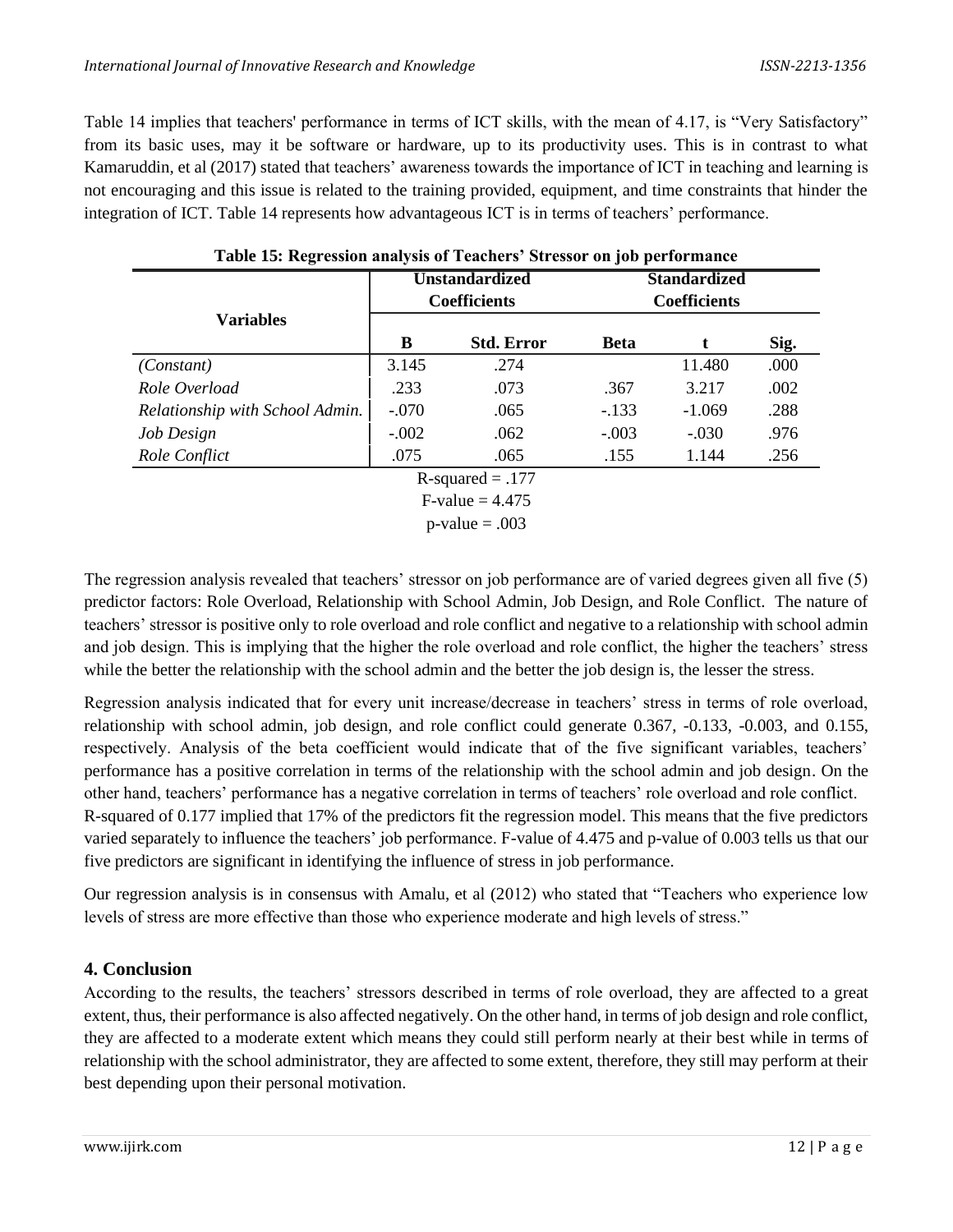In terms of the core behavioral competencies presented with the inclusion of the functional competencies of oral and written communication skills and computer or ICT skills, the result showed "Very Satisfactory" which means that the teachers have been prepared for the performance of these skills which may be in the form of trainings and their academic preparations and even of their evident effort to meet the standards of the Department of Education. Upon establishing the fact that teachers' stressors exert a significant influence on job performance, it resulted in the fact that teachers' stressors affect job performance to varied degrees. Thus, it is suffice to say that the higher the *role overload* and *role conflict*, the higher the stress while the better *relationship with the school administrator* and the better *job design*, the lesser is the stress on teachers.

Therefore, it can further be surmised that there is a positive correlation in terms of the relationship between the school administrator and job design while there is a negative correlation between teachers' role overload and role conflict. As a general implication, even if the teachers have been academically and professionally equipped in most aspects, teachers' stressors still influence their job performance to different degrees.

#### **5. Recommendations**

Based on the findings of this study, the following recommendations were made:

- 1. For a more effective teaching and learning experience, ensuring the teacher's job satisfaction, there can be a reduction of the job overload among teachers.
- 2. The school heads may look at all possible factors that may contribute to the teacher's level of job satisfaction including a clear and concise description of their duties and responsibilities.
- 3. Instructional supervision must be done regularly for the teachers to feel that they can be the best in their profession. The continuous guidance will provide them security and assurance that the school will always prioritize programs for the betterment of the teachers.
- 4. It is proposed that the future studies may also look into the different ways on improving the relationship between the school administrator and teachers, as it poses a relatively positive experience for everyone within the institution.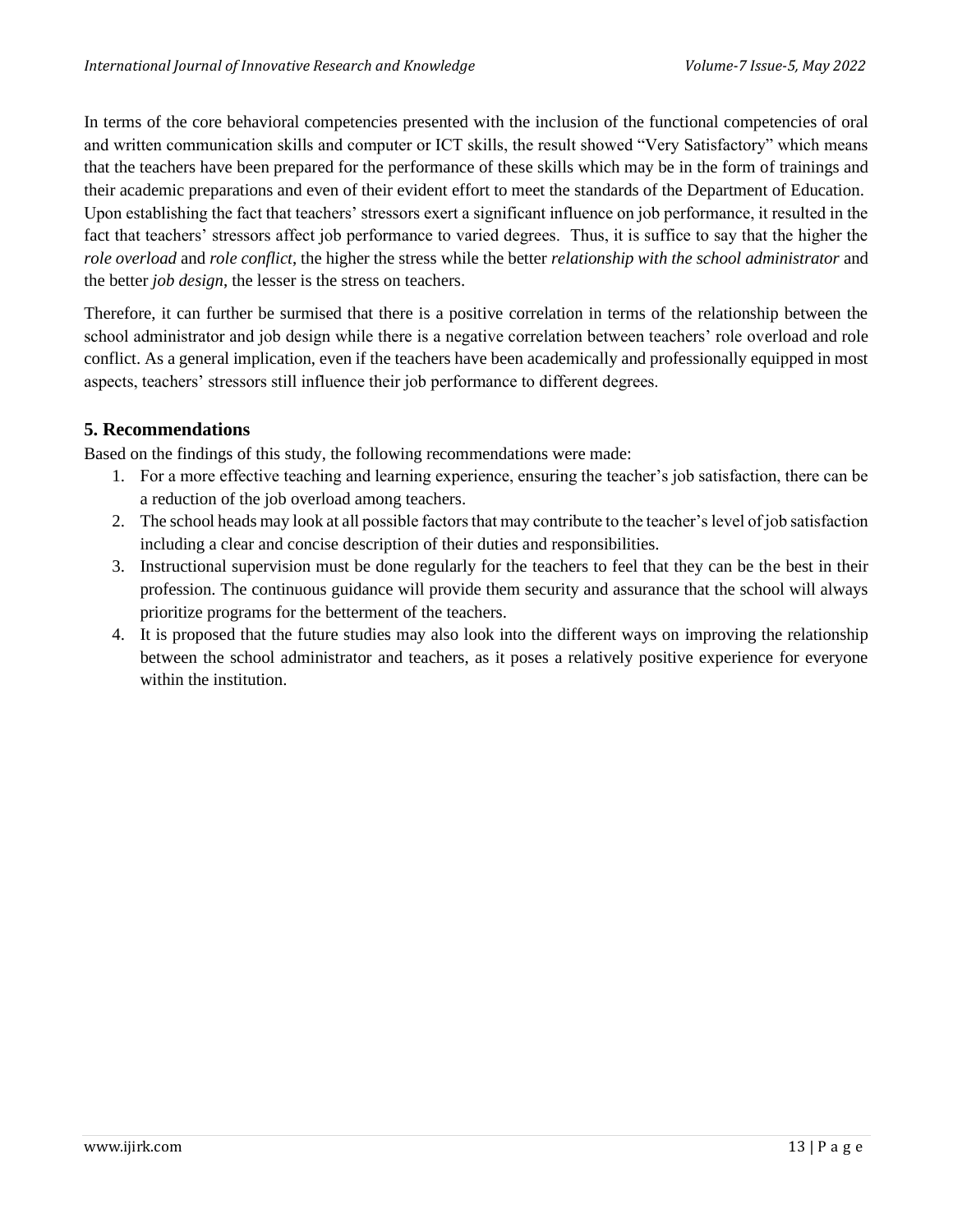#### **References**

- Amalu N., Ajake E., Ihejiamazu C. (2012 March 26). Stress from role conflict: consequences for professional effectiveness of secondary school teachers in cross river state, Nigeria. *Global Journal Of Educational Research 1*(11), 37-47[.](http://dx.doi.org/10.4314/gjedr.v11i1.6) <http://dx.doi.org/10.4314/gjedr.v11i1.6>
- Balboa, E. (2020, May). Teacher stress: effects on occupational performance in an urban district. [Doctoral dissertation, College of Saint Elizabeth]. ProQuest Dissertations Publishing[.](https://www.proquest.com/docview/2407271927/3A3816A0EB4B4F9APQ/9) <https://www.proquest.com/docview/2407271927/3A3816A0EB4B4F9APQ/9>
- Berlinda S. Y, Sandra I. A., PaulinaW., Basilius R. W. (2020). Stress and Performance of Elementary School Teachers of Southern Papua: A Survey Approach. *Universal Journal of Educational Research, 8*(3), 924 - 930. DOI: 10.13189/ujer.2020.080325.
- Danish, R. Q., Qaseem, S., Mehmood, T., Ali, Q. M., Ali, H. F., Shahid, R. (2019). Work related stressors and teachers' performance: evidence from college teachers working in Punjab. *, 15*(4),158-159. Doi:10.19044/esj.2019.v15n4p158
- Ernst, M. (2019, November). *The relationship of stress and school leadership on teacher morale.* [Doctoral dissertation, Trevecca Nazarene University]. ProQuest Dissertations & Theses Global[.](https://www.proquest.com/openview/85d63e0dfc46750490b0ada03478e9da) <https://www.proquest.com/openview/85d63e0dfc46750490b0ada03478e9da>
- Oducado, R. M., Rabacal,J., Moralista,R., Tamdang, K. (2021). Perceived Stress Due to COVID-19 Pandemic Among Employed Professional Teachers. Digital Library of the Commons, 15, 305-316[.](https://hdl.handle.net/10535/10757) <https://hdl.handle.net/10535/10757>
- Rais, S., Rubini , B., & Herfina, H. (2022). Increasing teacher creativity through strengthening transformational leadership, teamwork, and work engagement. *Pegem Journal of Education and Instruction*, *12*(1), 232– 241.<https://doi.org/10.47750/pegegog.12.01.24>
- Rodriguez, C. M., Hinojosa, L. M., Ramirez, M. G. (2014). Evaluation of teacher performance, stress and burnout in university professors. *Actualidades Investigativas en Educación*, *14*(1), 93-114[.](http://www.scielo.sa.cr/scielo.php?script=sci_arttext&pid=S1409-47032014000100005&lng=en&tlng=en) [http://www.scielo.sa.cr/scielo.php?script=sci\\_arttext&pid=S1409-](http://www.scielo.sa.cr/scielo.php?script=sci_arttext&pid=S1409-47032014000100005&lng=en&tlng=en) [47032014000100005&lng=en&tlng=en](http://www.scielo.sa.cr/scielo.php?script=sci_arttext&pid=S1409-47032014000100005&lng=en&tlng=en)
- Rubina, H., Sadaf, T., Masood, N. (2011). Personal and job-related predictors of teacher stress and job performance among school teachers. *Pakistan Journal of Commerce and Social Sciences (PJCSS), 2309-8619*(5), 319- 329. <http://hdl.handle.net/10419/188034>
- Skaalvik, E. and Skaalvik, S. (2016) Teacher Stress and Teacher Self-Efficacy as Predictors of Engagement, Emotional Exhaustion, and Motivation to Leave the Teaching Profession. *Creative Education*, 7 (13), 1785-1799. doi[:](http://dx.doi.org/10.4236/ce.2016.713182) [10.4236/ce.2016.713182.](http://dx.doi.org/10.4236/ce.2016.713182)
- Stauffer, S. D., & Mason, E. C. M. (2013). Addressing Elementary School Teachers' Professional Stressors: Practical Suggestions for Schools and Administrators. Educational Administration Quarterly, 49(5), 809– 837. https://doi.org/10.1177/0013161X13482578
- Stronge, J. (2018). *Qualities of effective teachers*. ASCD. [https://www.ascd.org/ASCD/pdf/siteASCD/publications/books/QualitiesOfEffectiveTeachers3rdEd\\_Str](https://www.ascd.org/ASCD/pdf/siteASCD/publications/books/QualitiesOfEffectiveTeachers3rdEd_Stronge_0318.pdf) [onge\\_0318.pdf](https://www.ascd.org/ASCD/pdf/siteASCD/publications/books/QualitiesOfEffectiveTeachers3rdEd_Stronge_0318.pdf)